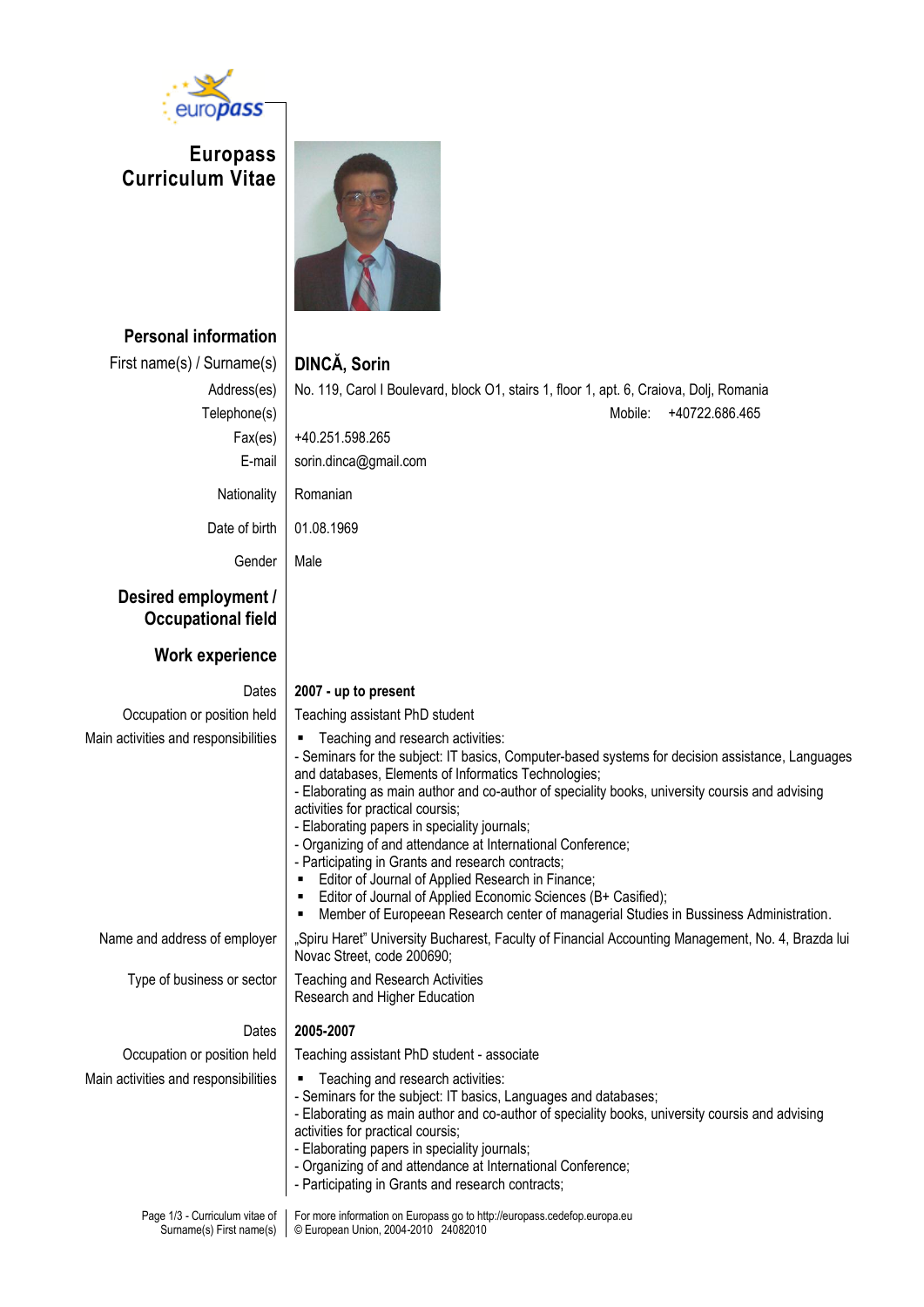- Editor of Journal of Applied Research in Finance;
- Editor of Journal of Applied Economic Sciences (B+ Casified);
- Member of Europeean Research center of managerial Studies in Bussiness Administration.

Name and address of employer | "Spiru Haret" University Bucharest, Faculty of Financial Accounting Management, No. 4, Brazda lui

Type of business or sector  $\vert$  Teaching and Research Activities Research and Higher Education

Novac Street, code 200690;

### Dates **1993-2007**

Occupation or position held | Informatics Teacher Main activities and responsibilities | Teaching - Birotics Name and address of employer | ""Spiru Haret" Post High School of Craiova Type of business or sector  $\vert$  Teaching

# **Education and training**

### Dates **2007 - up to present**

Title of qualification awarded **PhD student** in Matematics-Informatics Principal subjects/occupational skills

Name and type of organisation providing education and training University of Craiova, Faculty of Exact Sciences

Level in national or international classification | ISCED 8

Principal subjects/occupational skills covered

> Name and type of organisation providing education and training

Level in national or international Thermational ISCED 7

Principal subjects/occupational skills Name and type of organisation

providing education and training Level in national or international classification | ISCED 6

# **Personal skills and competences**

### Dates **2001-2003**

### Title of qualification awarded **Postgraduate University Studies** – Informatics – Computer AssistedTehnologies

Databases; MATLAB Aplication; Information Technology and information transfer; CAD Aplication; Equipment and Virtual Experiment Determinations; Internet, specialised Language characteristic for INTERNET Network and Multimedia aplication; Numerical Simulation and Modelation.

University of Craiova Faculty of Automatics, Computing and Electronics

# Dates **1988-1993**

Title of qualification awarded **Bachelor in** Electrotechnics

covered Electrotechnics Specialisation

University of Craiova Faculty of Electrotechnics

### **Research and Scientific Activities (in the past 5 years)**

- 6 speciality papers and university books published in Romanian Publishing Houses, as co-author in Informatics Field;
- 5 papers published in Speciality Journals Internationaly Acknowledged (International Databasis) and Nationaly Acknowledged (B+, B clasification);
- 5 participations in National Conferences with International Participations, where the papers were published in Conference Proceedings.
- **Profesional and Academic Servicies:**
- **Editor** of Journal of Applied Research in Finance (indexed in CEEOL, EBSCO and IndexCopernicus) http://www.cesmaa.eu/journals/jarf;
- **Editor** of Journal of Applied Economic Sciences (indexed in SCOPUS, RePEc, CEEOL, EBSCO and IndexCopernicus, Clasificare CNCSIS B+)

http://www.cesmaa.eu/journal\_of\_applied\_economic\_sciences;

■ **Certificate of Graduation** of the Course "**Network - Administrator**" under InWent Germany in

nal SKIIIS Specialisation Informatics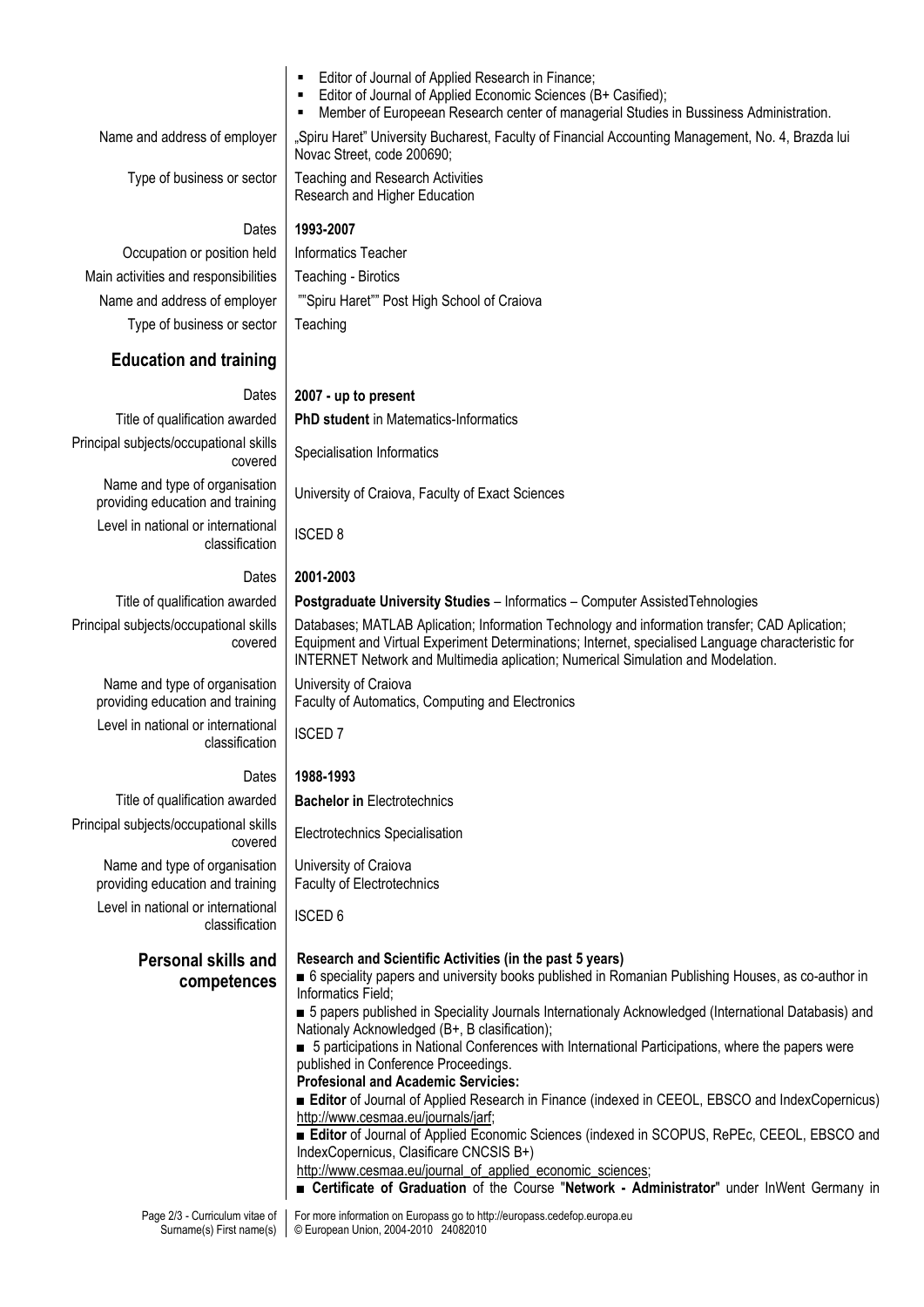collaboration with the Ministry of Education Romania;

■ **Certificate of Graduation** of the Course for Trainers, Institute for Human Resources Development, Ministry of Labour, Family and Equal Opportunities and Ministry of Education, Research and Youth; ■ **Certificate of Graduation** of the Course for **Project Manager,** Ministry of Labour, Family and Equal Opportunities and Ministry of Education, Research and Youth.

| Mother tongue(s)                         |                                                                                                                                                                                                                                                                                                                                                   | Romanian              |                |                     |    |                                         |                |                       |                |                       |
|------------------------------------------|---------------------------------------------------------------------------------------------------------------------------------------------------------------------------------------------------------------------------------------------------------------------------------------------------------------------------------------------------|-----------------------|----------------|---------------------|----|-----------------------------------------|----------------|-----------------------|----------------|-----------------------|
| Other language(s)                        |                                                                                                                                                                                                                                                                                                                                                   |                       |                |                     |    |                                         |                |                       |                |                       |
| Self-assessment                          |                                                                                                                                                                                                                                                                                                                                                   | Understanding         |                |                     |    | <b>Speaking</b>                         |                |                       | Writing        |                       |
| European level (*)                       |                                                                                                                                                                                                                                                                                                                                                   | Listening             |                | Reading             |    | Spoken interaction<br>Spoken production |                |                       |                |                       |
| <b>English Language</b>                  | B <sub>1</sub>                                                                                                                                                                                                                                                                                                                                    | Basic<br>Level        | C <sub>1</sub> | Autonomous<br>Level | A2 | Intermediate<br>Level                   | B <sub>1</sub> | Basic<br>Level        | B <sub>1</sub> | Basic<br>Level        |
| <b>French Language</b>                   | A <sub>2</sub>                                                                                                                                                                                                                                                                                                                                    | Intermediate<br>Level | B <sub>1</sub> | Basic<br>Level      | A1 | Introductory<br>Level                   | A1             | Introductory<br>Level | A2             | Intermediate<br>Level |
| Social skills and competences            | (*) Common European Framework of Reference for Languages<br>Teamwork: I experienced teamwork as a result of my implication in research projects and in some<br>research contracts with bussiness environment; I prooved responsability and I accomplished with<br>success all managerial research activities required by the respective projects. |                       |                |                     |    |                                         |                |                       |                |                       |
| Organisational skills and<br>competences | A good experience as a consequence of the "Network - Administrator" course Graduation organized<br>by InWent Germany in collaboration with the Ministry of Education Romania.                                                                                                                                                                     |                       |                |                     |    |                                         |                |                       |                |                       |
| Computer skills and competences          | Major in hardware and software: Microsoft Office, Microsoft Windows, SQL, HTML, XML, Java, Corel<br>DRAW, Photoshop, Matlab, Latex, use of Blackboard eLearning Evaluation system.                                                                                                                                                                |                       |                |                     |    |                                         |                |                       |                |                       |
| Driving licence                          |                                                                                                                                                                                                                                                                                                                                                   | B category            |                |                     |    |                                         |                |                       |                |                       |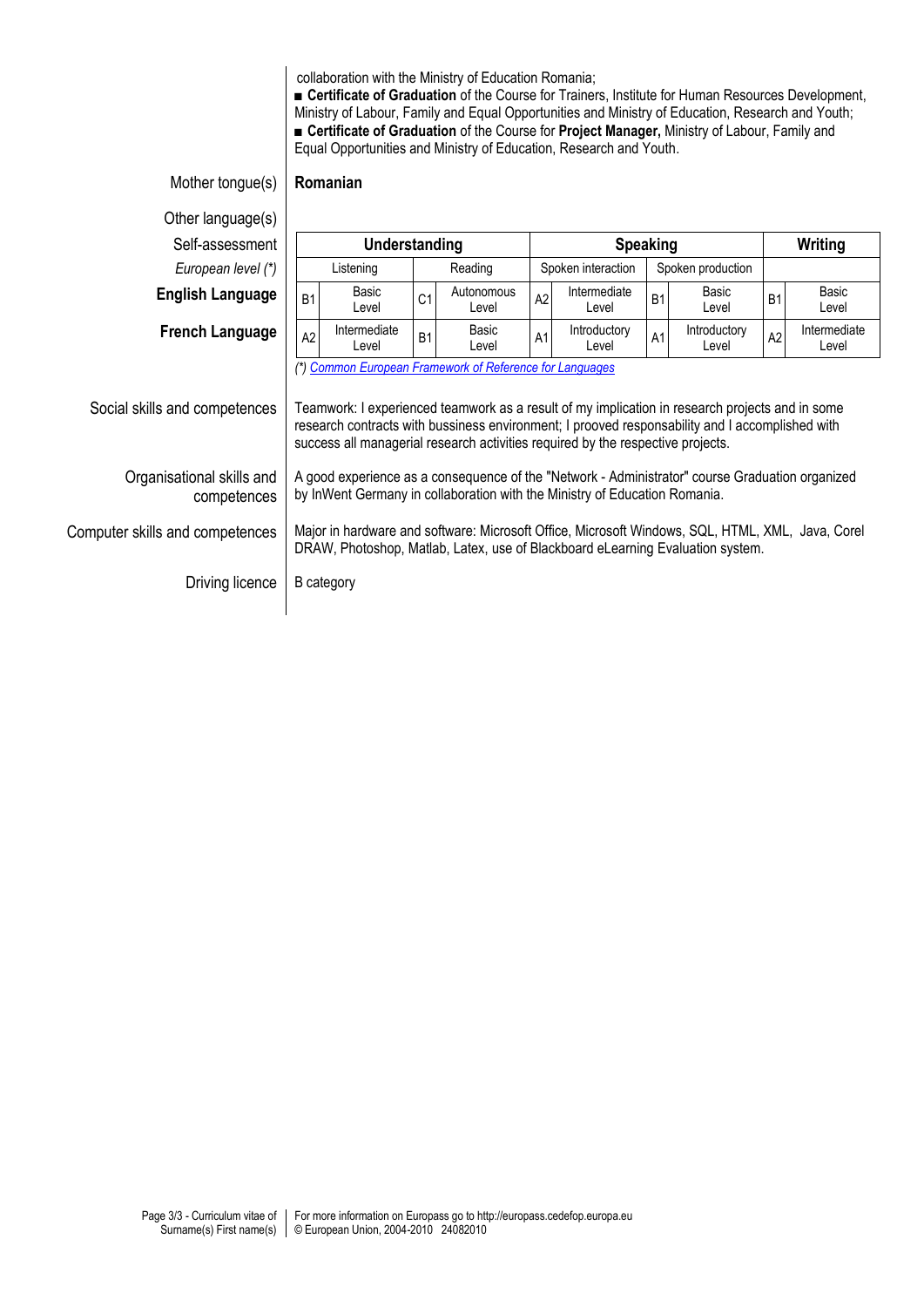# **LIST OF PAPERS**

|     | During the past 5 years                                                               |                     |      |          |                                                                                                                                                                            |                   |            |
|-----|---------------------------------------------------------------------------------------|---------------------|------|----------|----------------------------------------------------------------------------------------------------------------------------------------------------------------------------|-------------------|------------|
| No. | <b>Title</b>                                                                          | Publishing<br>house | Year | Locality | <b>Authors</b>                                                                                                                                                             | <b>ISBN</b>       | Nr.<br>pp. |
| 1.  | E-business tehnologii<br>informationale pentru<br>afaceri. Suport de curs             | Universitaria       | 2011 | Craiova  | Dincă Sorin,<br>Dumitru<br>Alexandru Aurel,<br>Cruceru Gica                                                                                                                | 978-606-14-0172-7 | 142        |
| 2.  | Antreprenori în turism -<br>noi soluții organizaționale                               | Reprograph          | 2011 | Craiova  | Doval E.,<br>Constantinescu<br>M., Pîrvu I.,<br>Ștefănescu A.,<br>Nădrag L., Firică<br>C., Barbu C.,<br>Cruceru G.,<br>Cruceru M., Bică<br>E., Munteanu A.,<br>Dincă Sorin | 978-973-671-301-9 | 286        |
| 3.  | Femeia întreprinzător -<br>modele de succes<br>(capitolul IV)                         | Universitaria       | 2011 | Craiova  | Cruceru Gica,<br>Dincă Sorin,<br>Dumitru<br>Alexandru Aurel                                                                                                                | 978-606-14-0267-0 | 61         |
| 4.  | IT pentru afaceri. Suport<br>de curs.                                                 | Reprograph          | 2011 | Craiova  | Sorin Dincă.<br>Andy Ştefănescu                                                                                                                                            | 978-973-671-328-6 | 185        |
| 5.  | Ghid practic - Misiune de<br>audit intern privind<br>managementul<br>resurselor umane | Sitech              | 2010 | Craiova  | Ghiță Marcel,<br>Ghiță Emil, Dincă<br>Sorin și alții                                                                                                                       | 978-606-11-0550-2 | 257        |
| 6.  | Fundamentele teoretice<br>și practice ale informaticii<br>de gestiune                 | Universitaria       | 2007 | Craiova  | Laura Ștefănescu,<br>Andy Stefănescu,<br>Sorin Dincă                                                                                                                       | 978-973-742-8653  | 200        |

# **TEXTBOOKS AND UNIVERSITY COURSES PUBLISHED BY PUBLISHING HOUSES AUTHORIZED CNCS**

**PAPERS/STUDIES PUBLISHED AFTER A DE PEER-REVIEWING PROCESS IN:**

|                             | During the past 7 years                                |  |  |  |  |  |  |
|-----------------------------|--------------------------------------------------------|--|--|--|--|--|--|
|                             | a. Journals indexed ISI Web of Science                 |  |  |  |  |  |  |
|                             |                                                        |  |  |  |  |  |  |
|                             | b. International Journals indexed in data basis        |  |  |  |  |  |  |
|                             |                                                        |  |  |  |  |  |  |
|                             | c. International Journals not indexed in data basis    |  |  |  |  |  |  |
|                             |                                                        |  |  |  |  |  |  |
|                             | d. Journals authorised by CNCS - indexed in data basis |  |  |  |  |  |  |
|                             |                                                        |  |  |  |  |  |  |
| e. Journals authorised CNCS |                                                        |  |  |  |  |  |  |
|                             |                                                        |  |  |  |  |  |  |

# **STUDIES PUBLISHED IN:**

| During the past 5 years                                 |  |
|---------------------------------------------------------|--|
| Volumes of some international scientific manifestations |  |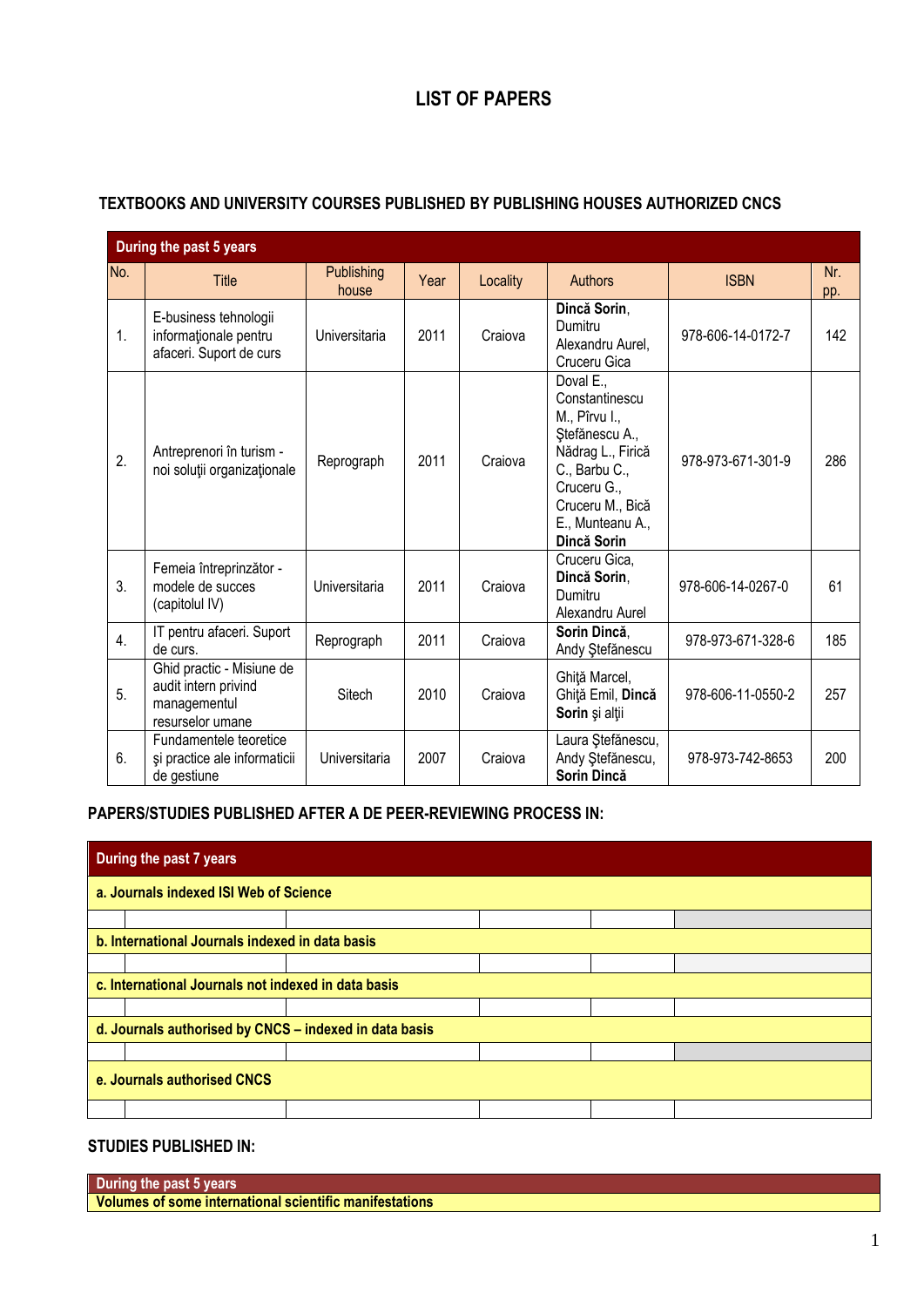| No.            | <b>Title</b>                                                                                | Published in                                                                                                                 | Organizer                                                                                                                                                                                         | Date and<br>Venue                                     | <b>Authors</b>                        | <b>Publishing house</b><br>and ISBN                                 |  |  |  |
|----------------|---------------------------------------------------------------------------------------------|------------------------------------------------------------------------------------------------------------------------------|---------------------------------------------------------------------------------------------------------------------------------------------------------------------------------------------------|-------------------------------------------------------|---------------------------------------|---------------------------------------------------------------------|--|--|--|
|                |                                                                                             |                                                                                                                              |                                                                                                                                                                                                   |                                                       |                                       |                                                                     |  |  |  |
|                | Volumes of some national scientific manifestations with international participation         |                                                                                                                              |                                                                                                                                                                                                   |                                                       |                                       |                                                                     |  |  |  |
| 1.             | Structured elements in<br>labeled graphs and<br>their representation                        | Proceedings of the 12th<br>Conference on Artificial<br>Intelligence and Digital<br>communications (AIDC<br>2012)             | University of<br>Craiova, Faculty of<br>Exact Sciences,<br>Research Center<br>for Artificial<br>intelligence                                                                                      | October 5-7,<br>2012, Orşova,<br>Eşelniţa,<br>Romania | Nicolae<br>Tăndăreanu,<br>Sorin Dincă | Reprograph<br>Publishing House,<br>2012, ISBN 978-<br>973-671-353-8 |  |  |  |
| 2.             | The use semantic<br>schemes in the<br>knowledge<br>representation and<br>processing systems | Proceedings of the 5th<br>International<br>Conference on "New<br>Tendencies in<br>Knowledge Based<br>Society"                | "Spiru Haret"<br>University, Faculty<br>of Accounting and<br>Management<br>Information<br>System, European<br>Research Centre<br>of Managerial<br>Studies in<br><b>Business</b><br>Administration | 25 November,<br>2011,<br>Craiova,<br>Romania          | Sorin Dincă                           |                                                                     |  |  |  |
| 3.             | The use of client-<br>server technology in<br>database query in<br>natural language         | Proceedings of the 5th<br>International<br>Conference on "New<br>Tendencies in<br>Knowledge Based<br>Society"                | "Spiru Haret"<br>University, Faculty<br>of Accounting and<br>Management<br>Information<br>System, European<br>Research Centre<br>of Managerial<br>Studies in<br><b>Business</b><br>Administration | 25 November,<br>2011,<br>Craiova,<br>Romania          | Sorin Dincă                           |                                                                     |  |  |  |
| 4.             | ERP Implementation.<br>Advantages and<br>Disavantages.                                      | Proceedings of the 2nd<br>International<br>Conference on<br>"Business and<br>Information<br>Technologies. New<br>Approaches" | "Spiru Haret"<br>University, Faculty<br>of Accounting and<br>Management<br>Information<br>System, European<br>Research Centre<br>of Managerial<br>Studies in<br><b>Business</b><br>Administration | 2008,<br>Craiova,<br>Romania                          | Sorin Dincă                           | ISBN: 978-973-671-<br>162-6                                         |  |  |  |
| 5 <sub>1</sub> | Network Management<br>from Simplicity to<br>Complexity.                                     | Proceedings of the 1st<br>International<br>Conference on<br>"Innovation and Growth<br>of the Economic<br>Competitiveness"    | "Spiru Haret"<br>University, Faculty<br>of Accounting and<br>Management<br>Information<br>System,<br>www.conference20<br>07.uv.ro                                                                 | 2007,<br>Craiova,<br>Romania                          | Sorin Dincă                           |                                                                     |  |  |  |

# **RESEARCH PROJECTS:**

| During the past 5 years                           |                                                                                                      |                                  |                                           |                     |  |  |  |
|---------------------------------------------------|------------------------------------------------------------------------------------------------------|----------------------------------|-------------------------------------------|---------------------|--|--|--|
| <b>Research contracts in business environment</b> |                                                                                                      |                                  |                                           |                     |  |  |  |
| No.                                               | Program/ Project                                                                                     | Position in the research<br>team | <b>Financing Institution</b>              | <b>Total Amount</b> |  |  |  |
|                                                   | Politici și strategii privind promovarea exportului<br>cu legume în noul context european. Studiu de | Member                           | S.C. Sere Universal<br><b>SRL Craiova</b> | 2.000 lei           |  |  |  |